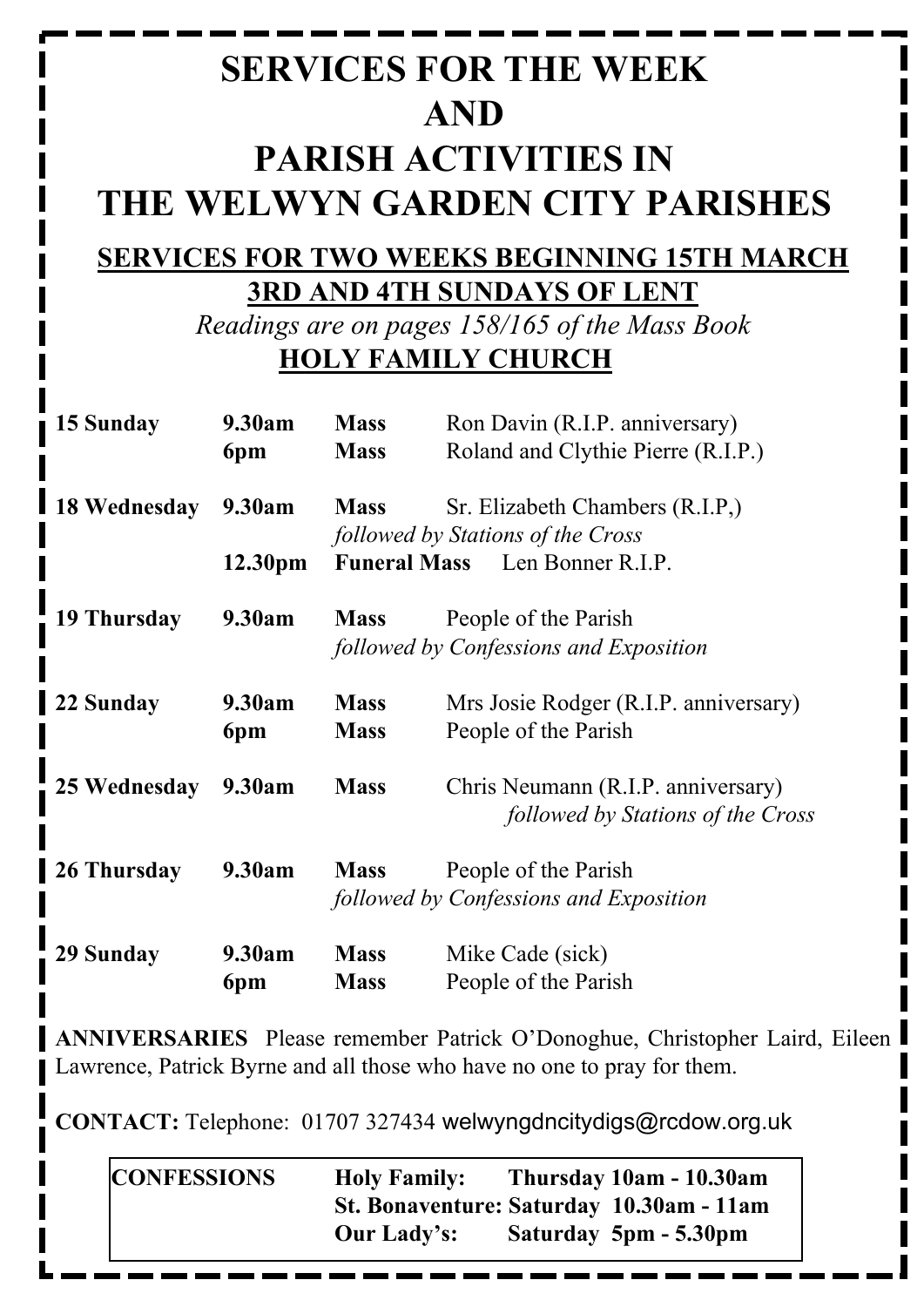### **SERVICES FOR TWO WEEKS BEGINNING 15TH MARCH ST. BONAVENTURE'S**

| 15 Sunday   | 8am<br>10.30am      | <b>Mass</b><br><b>Mass</b>           | Brian Hall (R.I.P.)<br><b>Christine and Gordon Groves (Golden)</b><br>Wedding anniversary) |
|-------------|---------------------|--------------------------------------|--------------------------------------------------------------------------------------------|
| 17 Tuesday  | $9.15$ am<br>9.30am | <b>Morning Prayer</b><br><b>Mass</b> | Jean Kerrison (R.I.P.)                                                                     |
| 20 Friday   | 9.30am              | <b>Mass</b>                          | Maureen Ryan (intentions)<br>followed by Stations of the Cross                             |
| 21 Saturday | 10am                | <b>Mass</b>                          | Lucy Dias (R.I.P. birthday)<br>10.30 am - 11 am Confessions and Exposition                 |
| 22 Sunday   | 8am<br>10.30am      | <b>Mass</b><br><b>Mass</b>           | Joseph D'Souza (R.I.P.)<br>Annette Gurjao (birthday)                                       |
| 24 Tuesday  | $9.15$ am<br>9.30am | <b>Morning Prayer</b><br><b>Mass</b> | Michael Cade (sick)                                                                        |
| 27 Friday   | 9.30am              | <b>Mass</b>                          | Bernard Eason (R.I.P.)<br>followed by Stations of the Cross                                |
| 28 Saturday | 10am                | <b>Mass</b>                          | Grace Ann Finnigan (intentions)<br>10.30am - 11am Confessions and Exposition               |
| 29 Sunday   | 8am<br>10.30am      | <b>Mass</b><br><b>Mass</b>           | Pat Villette (R.I.P.)<br>Mary O'Neill (R.I.P.)                                             |

**ANNIVERSARIES** Please remember Keith Gray, William Ryan, Barbara Dixon-Spain, Brian Maguire, Mary Ottaway, Mary Keane, Mark Hayes, and all those who have no one to pray for them.

**THANK YOU:** Thank you for your offerings for the weekend of 01 March amounting to **£575.21;** £320.70 Planned Giving Envelopes, Loose Plate £254.51, and for 08 March amounting to **£538.50;** £379 Planned Giving Envelopes, Loose Plate £159.50. We are grateful for all your generous donations.

**CONTACT:** Telephone: 01707 322579 parishsec@stbonaventure.org.uk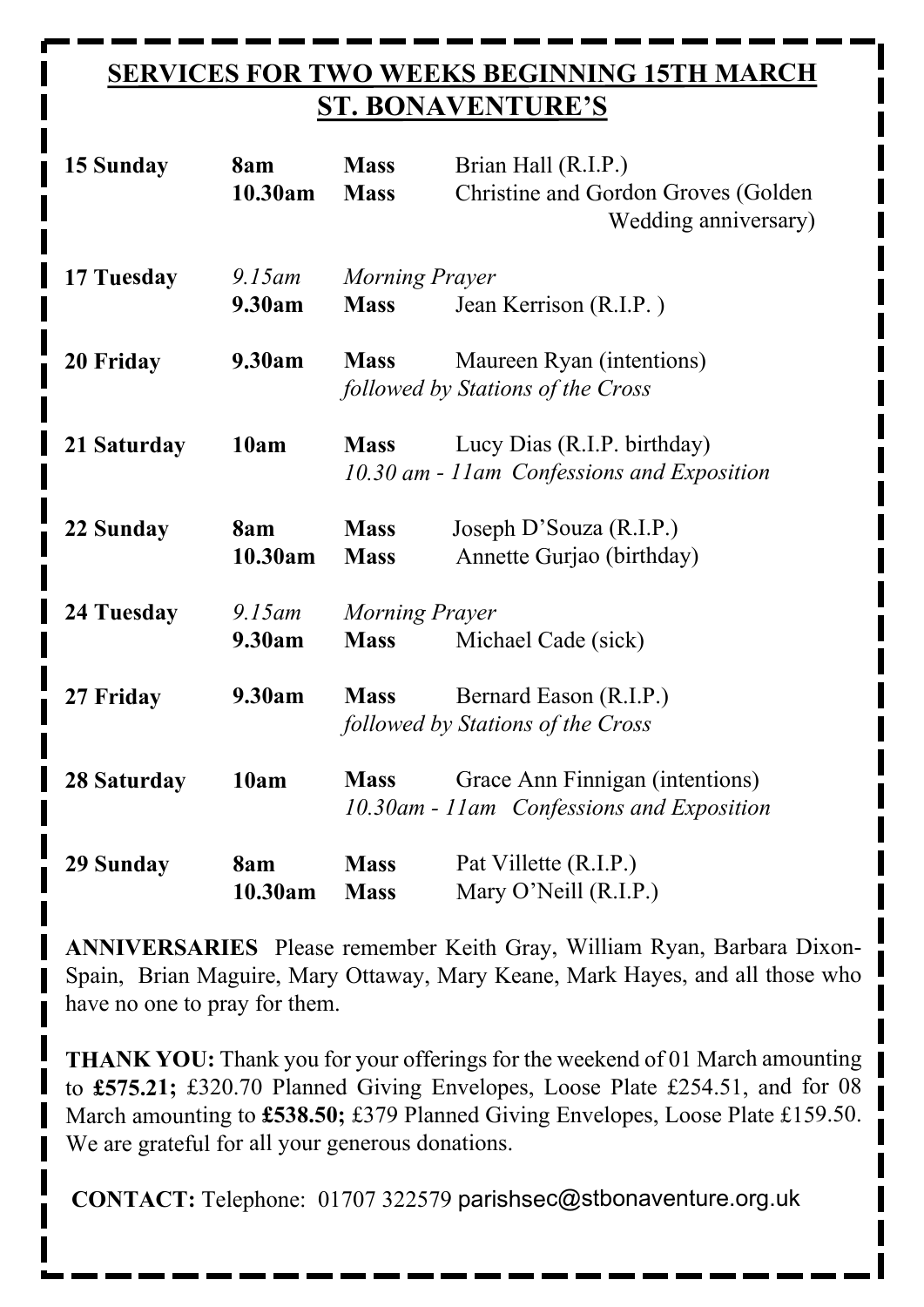## **SERVICES FOR TWO WEEKS BEGINNING 14TH MARCH OUR LADY, QUEEN OF APOSTLES**

| 14 Saturday<br><b>15 Sunday</b> | 6pm<br>11.30am            | <b>Mass</b><br><b>Mass</b>              | Mattie Ryan (R.I.P.)<br><b>Wojciech Panek</b>                           |  |
|---------------------------------|---------------------------|-----------------------------------------|-------------------------------------------------------------------------|--|
| 16 Monday                       | 9,30am                    | <b>Mass</b>                             | Margaret O'Neill (intentions)<br>followed by Exposition                 |  |
| 17 Tuesday                      | 7pm                       | <b>Mass</b>                             | Tracey Laycock (R.I.P.)<br>followed by Novena Prayer                    |  |
| 20 Friday                       | 7pm                       | <b>Mass</b>                             | Deceased members of Collett family<br>followed by Stations of the Cross |  |
| 21 Saturday                     |                           |                                         | <i>Spm</i> - 5.30pm Sacrament of Reconciliation (Confession)            |  |
|                                 | 6pm                       | <b>Mass</b>                             | John Connolly (R.I.P.)                                                  |  |
| 22 Sunday                       | 11.30am                   | <b>Mass</b>                             | Mary Pearce's intentions                                                |  |
| 23 Monday                       | 9.30am                    |                                         | <b>Mass</b> Private intention<br>followed by Exposition                 |  |
|                                 | 12.30 <sub>pm</sub>       |                                         | <b>Funeral Mass</b> Toby Murphy R.I.P.                                  |  |
| 24 Tuesday                      | 7pm                       | <b>Mass</b>                             | Deceased members of O'Reilly family<br>followed by Novena Prayer        |  |
| 25 Wednesday 12.30pm            |                           | <b>Funeral Mass Patrick Webb R.I.P.</b> |                                                                         |  |
| 27 Friday                       | 7pm                       | <b>Mass</b>                             | Kitty Booth (R.I.P.)                                                    |  |
|                                 |                           |                                         | followed by Stations of the Cross                                       |  |
|                                 |                           |                                         |                                                                         |  |
| 28 Saturday                     | <i>5pm -5.30pm</i><br>6pm | <b>Mass</b>                             | Sacrament of Reconciliation (Confession)<br>Engaged couples             |  |
| 29 Sunday                       | 11.30am                   | <b>Mass</b>                             | Miriam Harte's intentions                                               |  |
|                                 |                           |                                         |                                                                         |  |

**THANK YOU:** Thank you for your offerings for the weekend of 29/01 March amounting to **£563.75;** £239.00 Planned Giving Envelopes, Loose Plate £324.75, and for 07/08 March amounting to **£425.89;** £128.65 Planned Giving Envelopes, Loose Plate £297.24. Standing orders for January amounted to £1,348, and for February also £1,348. We are grateful for all your generous donations.

**CONTACT:** Telephone:01707 323234 welwyngdncityeast@rcdow.org.uk